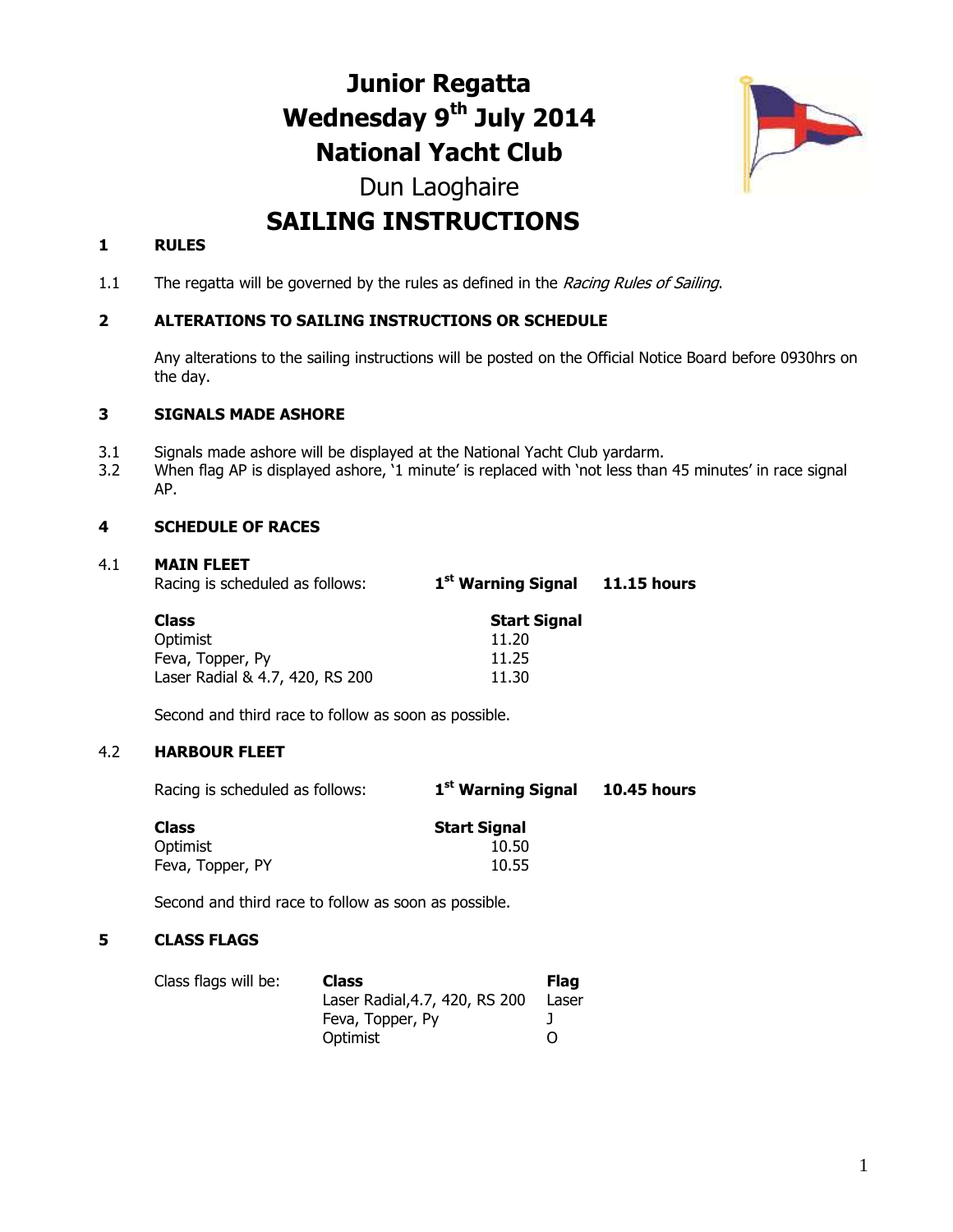# **6 RACING AREA**

Weather permitting, racing for the Main Fleet will take place in Seapoint Bay or Scotsman's Bay area of Dublin Bay and in the Harbour for the Harbour Fleet. In certain conditions racing for the Main fleet may take place within the harbour.

# **7 THE COURSES**

The diagrams in Attachment A show the courses, the order in which marks are to be passed, and the side on which each mark is to be left.

# **8 MARKS**

- 8.1 Main Fleet Marks 1,2,3,4 will be large inflatable marks
- 8.2 Harbour Fleet Marks 1,2,3 will be small inflatable marks
- 8.3 The starting and finishing mark may be a stripped conical mark, a dan buoy or a RIB with an orange pole.

# **9 THE START**

- 9.1 Races will be started by using rule 26. The warning signal for each succeeding class shall be made with or after the starting signal of the preceding class.
- 9.2 The starting line shall be between the main mast of the Committee Boat and a Starting Mark.
- 9.3 An Inner Limit Buoy may be moored approximately on the Starting Line and if so, no boat shall pass between the Inner Limit Buoy and the Committee Boat after her Warning Signal.
- 9.4 Boats whose warning signal has not been made shall avoid the starting area.
- 9.5 A boat starting later than five minutes after her starting signal will be scored Did Not Start. This changes rule A4.1.

# **10 CHANGE OF THE POSITION OF THE NEXT MARK**

- 10.1 To change the next leg of the course, the race committee will move the original mark (or the finishing line) to a new position.
- 10.2 Boats shall pass between the race committee boat signaling the change of course and the nearby mark, leaving the mark to port and the race committee boat to starboard. This changes rule 28.1.

# **11 THE FINISH**

11.1 The Finishing Line shall be between the main mast of a Finishing Boat and the Finishing Mark.

# **12 PENALTY SYSTEM**

As provided in rule 67, the protest committee may, without a hearing, penalize a boat that has broken rule 42.

# **13 TIME LIMITS**

Boats failing to finish within 15 minutes after the first boat with in her class sails the course and finishes will be finished and scored as per their position on the water at that time.

# **14 PROTEST AND REQUESTS FOR REDRESS**

- 14.1 Protest forms are available at the race office at the National Yacht club. Protests shall be delivered there within the protest time limit.
- 14.2 For each class, the protest time limit is 60 minutes after the last boat has finished the last race of the day.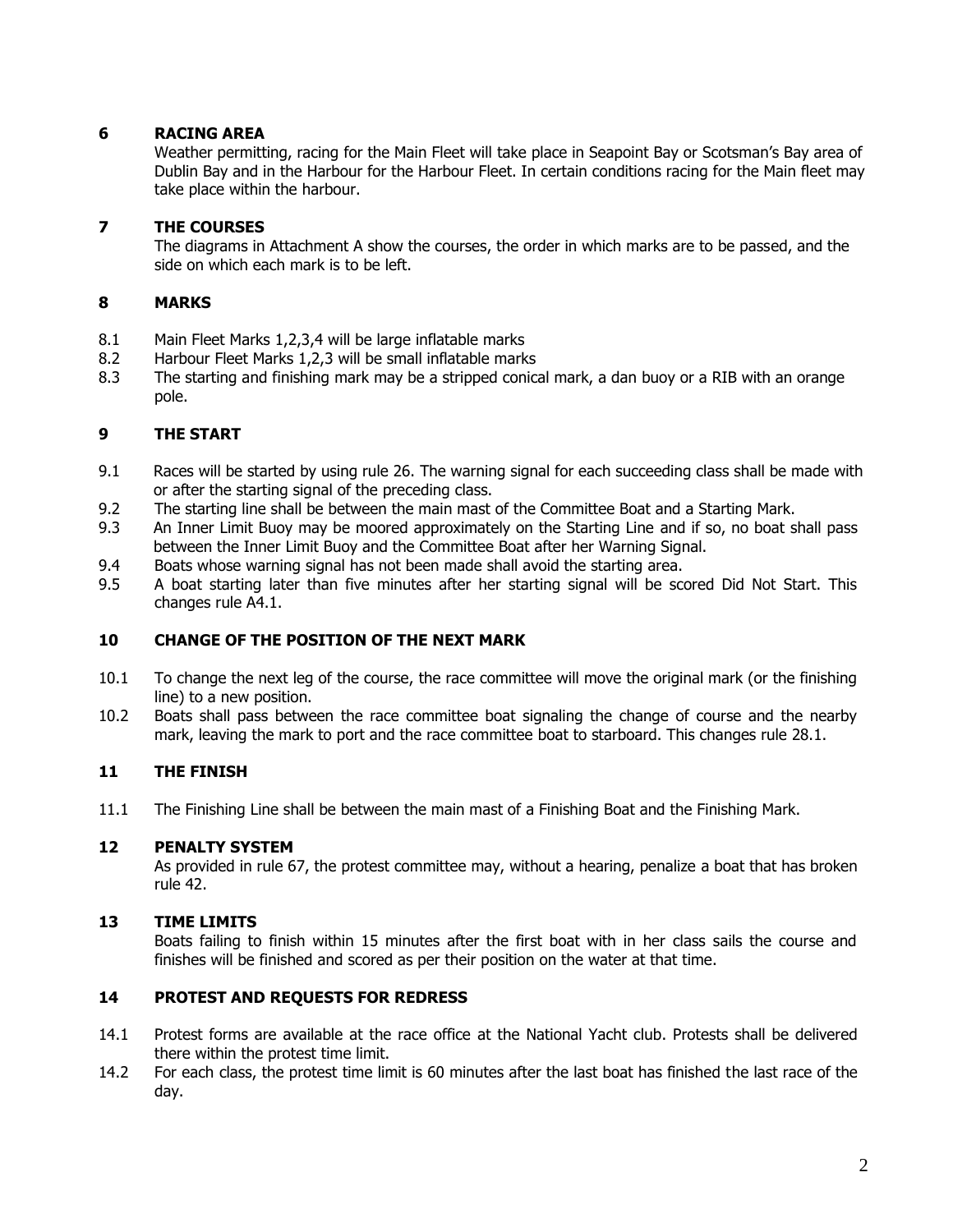- 14.3 Notices will be posted within 15 minutes of the protest time limit to inform competitors of hearings in which they are parties or named as witnesses. Hearings will be held in the JB Room at the time stated.
- 14.4 Notices of protests by the race committee or protest committee will be posted to inform boats under rule 61.1(b).
- 14.5 A list of boats that, under instruction 13.4, have acknowledged breaking rule 42 or have been disqualified by the race/protest committee will be posted before the protest time limit.

#### **15 SCORING**

The Low Point scoring system of Appendix A will apply. When fewer than 3 races have been completed, a boat's series score will be the total of her race scores.

#### **16 SAFETY REGULATIONS**

A boat that retires from a race shall notify the race committee boat or a rescue boat as soon as possible. No competitor shall sail back to their club unaccompanied after retiring.

#### **17 PERSONAL BUOYANCY**

Personal buoyancy shall be worn at all times when afloat. This amends rule 40.

#### **18 DISCLAIMER OF LIABILITY**

Competitors participate in the regatta entirely at their own risk. See rule 4, Decision to Race. The organizing authority will not accept any liability for material damage or personal injury or death sustained in conjunction with or prior to, during, or after the regatta.

#### **19 INSURANCE**

Each participating boat shall be insured with valid third-party liability insurance with a minimum cover of €1.5 million per event.

#### **20 PRIZES**

When a minimum of three boats races in a class a  $1<sup>st</sup>$  prize will be awarded. When a minimum of five boats races in a class, a 2<sup>nd</sup> prize will be awarded. When a minimum of seven boats races in a class a 3<sup>rd</sup> prize will be awarded.

#### **21 DISCLAIMER**

Competitors are reminded that personal effects, gear, trailers and other equipment are their own responsibility and, the Race Committee, nor The National Yacht Club can be held liable for any claim, loss or damage

#### **OTHER INFORMATION**

**Temporary Membership** - All competitors sailing in the Regatta shall be Temporary members of the National Yacht Club during the event, and will be bound by the rules of the Club.

**Commercial Shipping** – Strict warning is given by the Dun Laoghaire Harbour Authority and the Dublin Port Authority that competitors must at all times keep well clear of ferries and other commercial shipping in the area. Competitors must comply with these warnings.

| <b>HSS Movements Wednesday 9th July</b> | Arrival       | 11.50 Depart | 13.15 |
|-----------------------------------------|---------------|--------------|-------|
| St Bridgid Wednesday 9th July           | <b>Depart</b> | 0900 Arrive  | 1630  |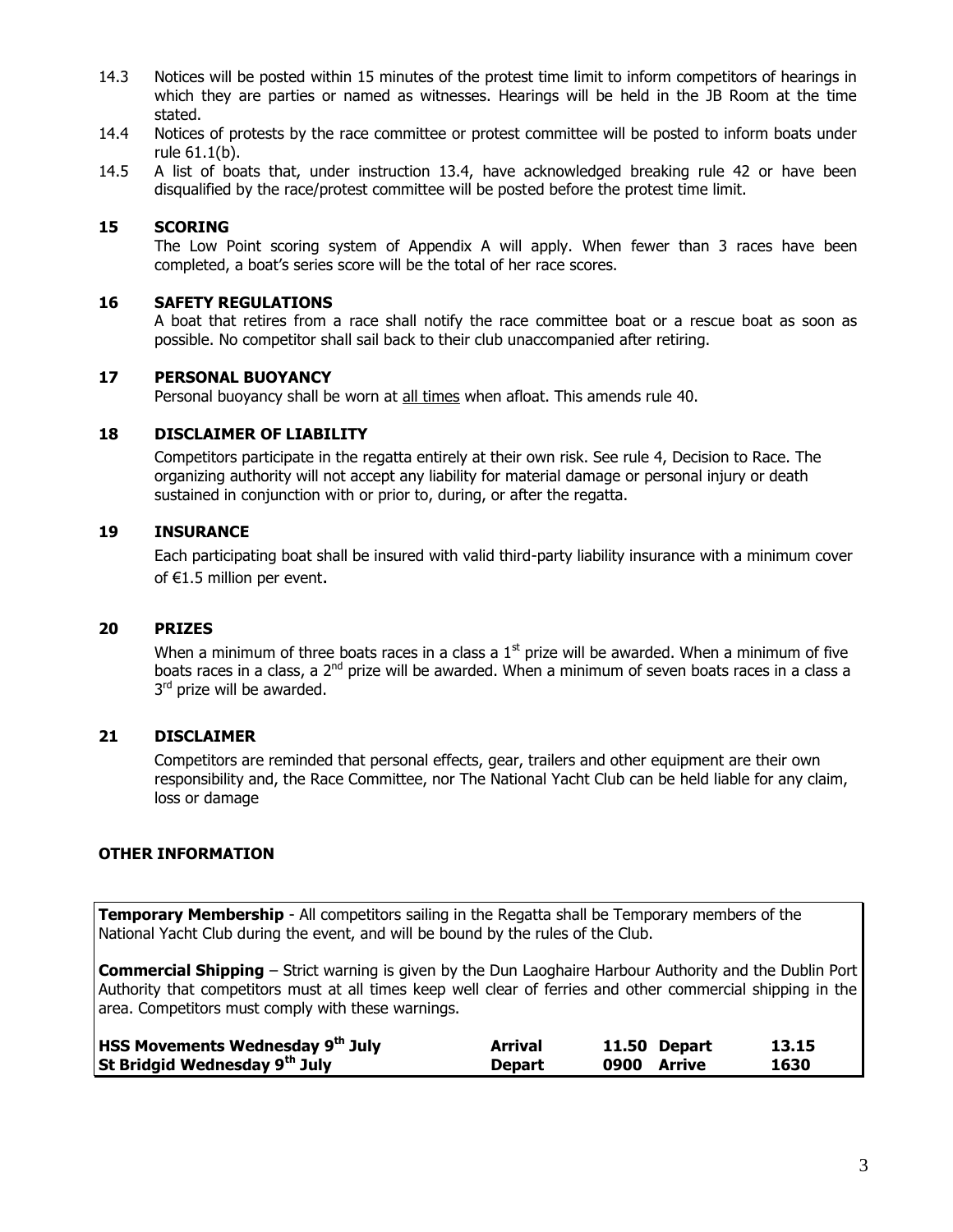# **Attachment A The Main Fleet Course**



# **S/F =Start/Finish Line Mark**

- All marks shall be rounded to port
- Number of rounds shall be indicated on the Committee Boat

| 1 Round  | Start $-1-2-3-4$ to finish                |
|----------|-------------------------------------------|
| 2 Rounds | Start $-1-2-3-4-1-2-3-4$ to finish        |
| 3 Rounds | Start - 1-2-3 4-1-2-3-4-1-2-3-4 to finish |

Boats not finishing should avoid crossing the finish line while racing.